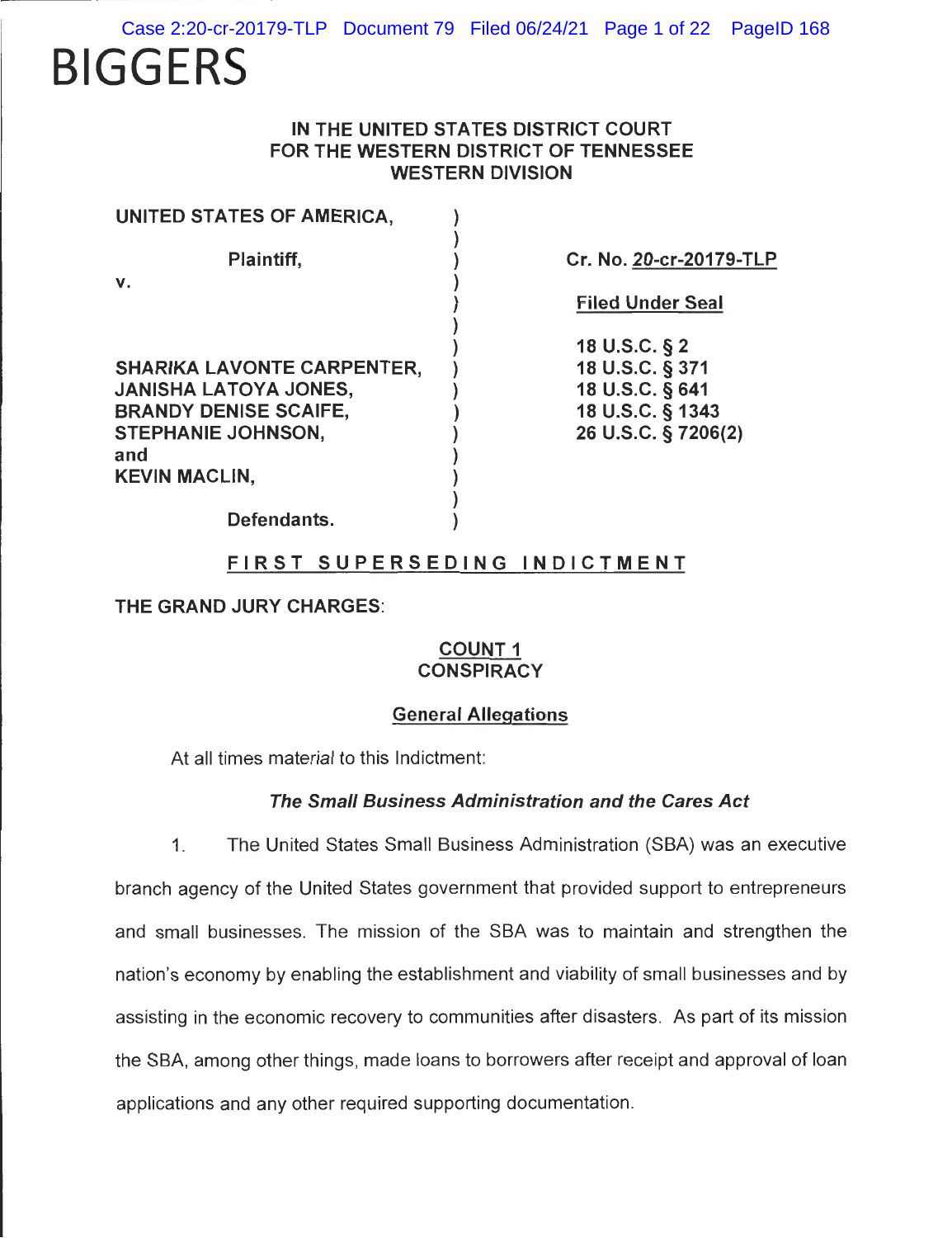2. In or around March 2020, the Coronavirus Aid Relief and Economic Security (CARES) Act was enacted to provide emergency financial assistance to the millions of Americans suffering adverse economic effects caused by the COVID-19 pandemic. The CARES Act established several new temporary programs and provided for expansion of others including programs created and/ or administered by the SBA.

#### **The Economic Injury Disaster Relief Program**

3. The Economic Injury Disaster Loan ("EIDL") program was an SBA program that provided low-interest loans to small businesses, renters, and homeowners in regions affected by declared disasters.

4. The CARES Act also authorized the SBA to provide EIDLs of up to \$2 million to eligible small businesses experiencing substantial financial disruptions due to the COVID-19 pandemic. In addition, the CARES Act authorized the SBA to issue advances of up to \$10,000 to small businesses within three days of applying for an EIDL.

5. In order to obtain an EIDL and advance, a qualifying business was required to submit an application to the SBA and provide information about its operations, such as the number of employees, gross revenue for the 12-month period preceding the disaster, and cost of goods sold in the 12-month period preceding the disaster. In the case of EIDLs for COVID-19 relief, the 12-month period was the period preceding January 31, 2020. For a business to be eligible for an EIDL, the business must have been in operation before February 1, 2020. The applicant was also required to certify that all of the information in the application was true and correct to the best of the applicant's knowledge.

2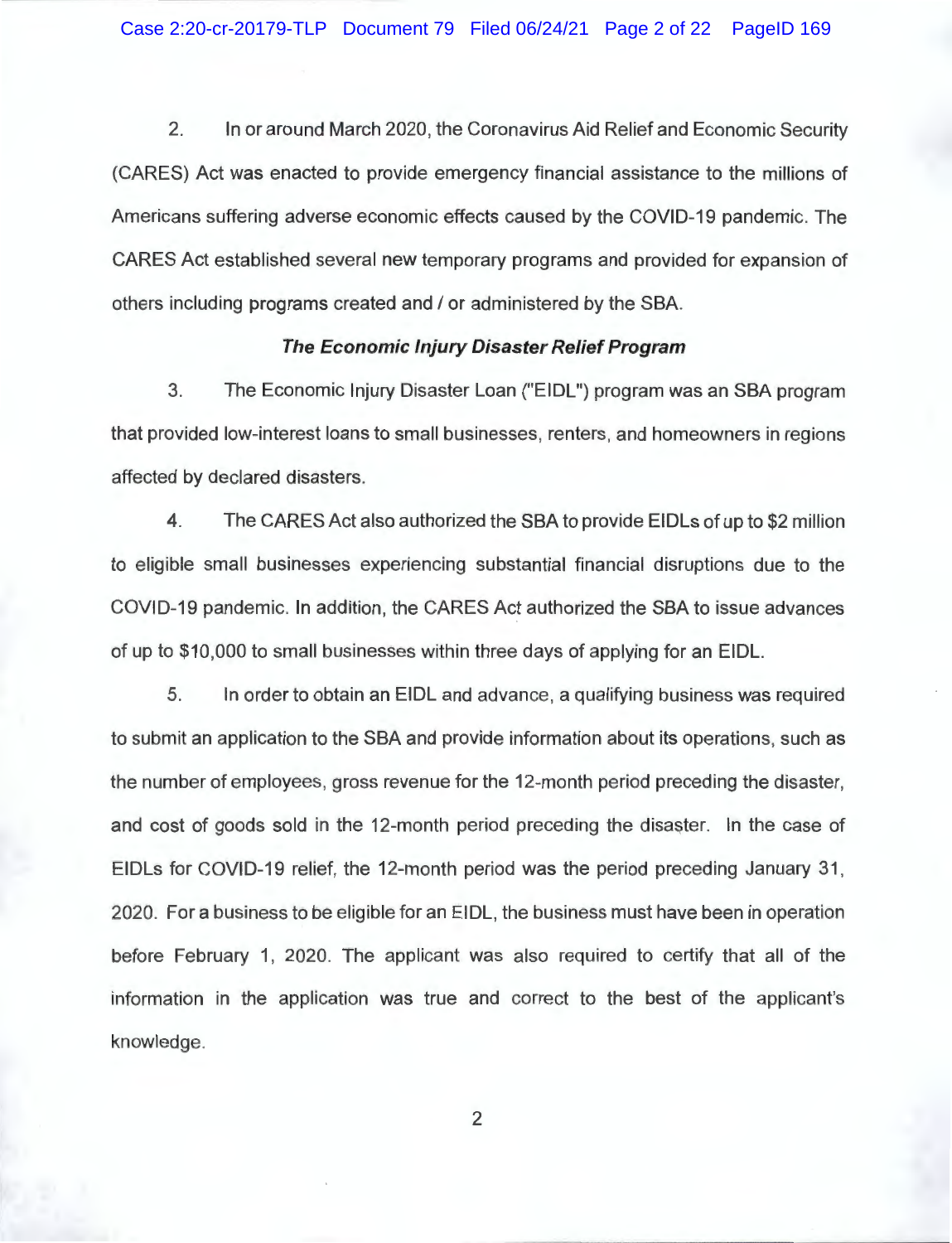Case 2:20-cr-20179-TLP Document 79 Filed 06/24/21 Page 3 of 22 PageID 170

6. EIDL applications were submitted directly to the SBA and processed by the agency with support from a government contractor, Rapid Finance. Approval of a loan application and the amount of a loan was based, in part, on the information provided on the application about the number of employees, gross revenue, and cost of goods, as described above. Upon approval of an application for an EIDL or advance, SBA will disburse the funds. EIDL loan proceeds were permitted to be used for payroll expenses, sick leave, production costs, and business obligations, such as debts, rent, and mortgage payments.

## **The Defendants**

7. The defendants **SHARIKA LAVONTE CARPENTER, JANISHA LATOYA JONES, STEPHANIE JOHNSON, AND BRANDY DENISE SCAIFE** were employed at Better Days Tax Service (BOTS) located at 1391 **N.** Hollywood St, Memphis, Tennessee 38108. Defendant **KEVIN MACLIN** worked nearby and negotiated with defendant **SHARIKA LAVONTE CARPENTER** to receive compensation for referring individuals to the BOTS to complete fraudulent EIDL applications to SBA.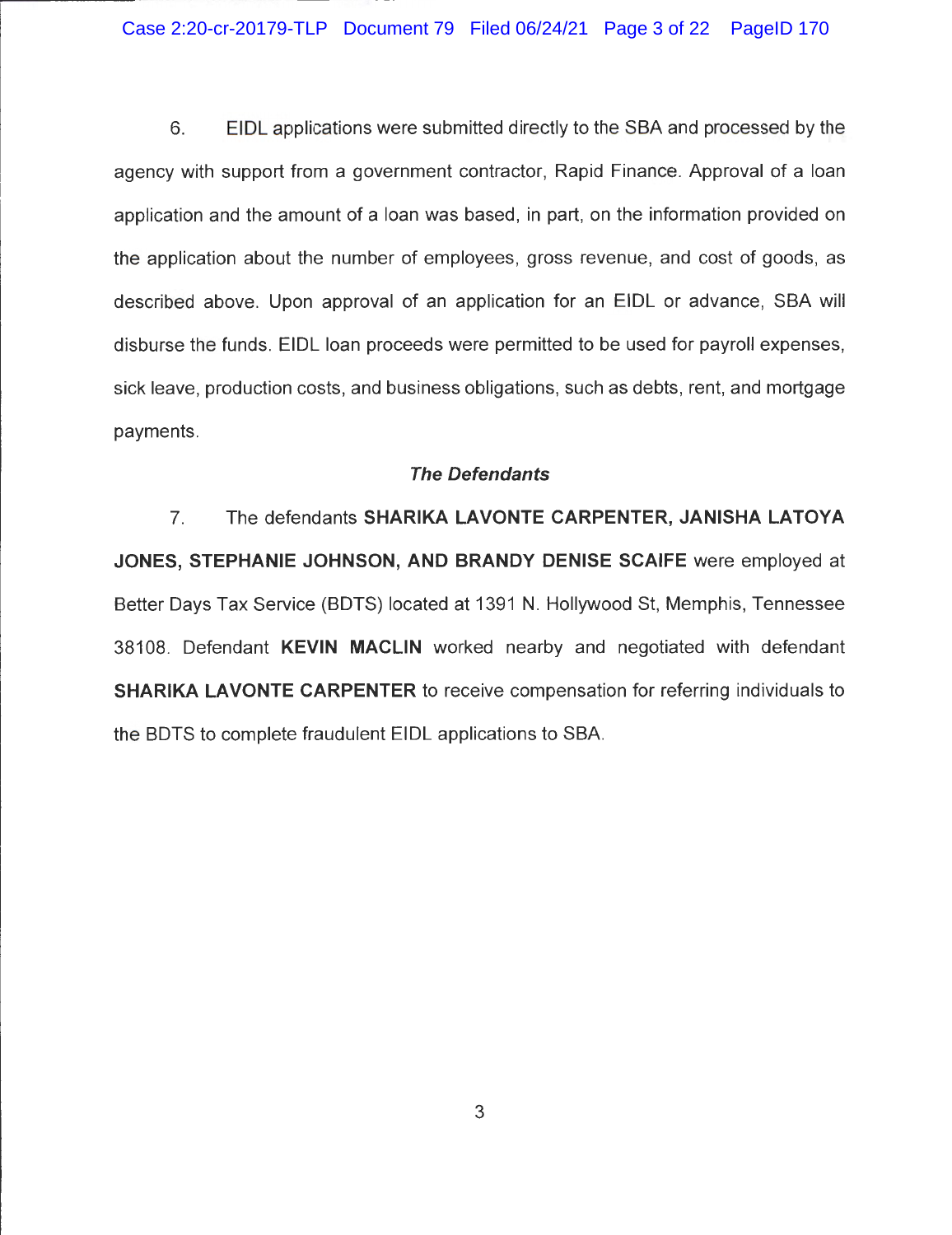# **The Conspiracy**

8. Beginning in or around April 2020, and continuing until at least in or around June 2020, the exact dates being unknown to the grand jury, in the Western District of Tennessee, and elsewhere the defendants,

## **SHARIKA LAVONTE CARPENTER, STEPHANIE JOHNSON, JANISHA LATOYA JONES, KEVIN MACLIN, AND BRANDY DENISE SCAIFE,**

knowingly and willfully conspired and agreed with each other, and with other persons known and unknown to the grand jury, to defraud the United States and to commit offenses against the United States, more specifically, to use and cause interstate wire communications to be used in furtherance of a scheme and artifice to defraud the SBA in relation to a presidentially declared major disaster and emergency in violation of Title 18, United States Code, Section 1343; and, to steal, purloin and convert to their own use property of the United States in violation of Title 18, United States Code, Section 641.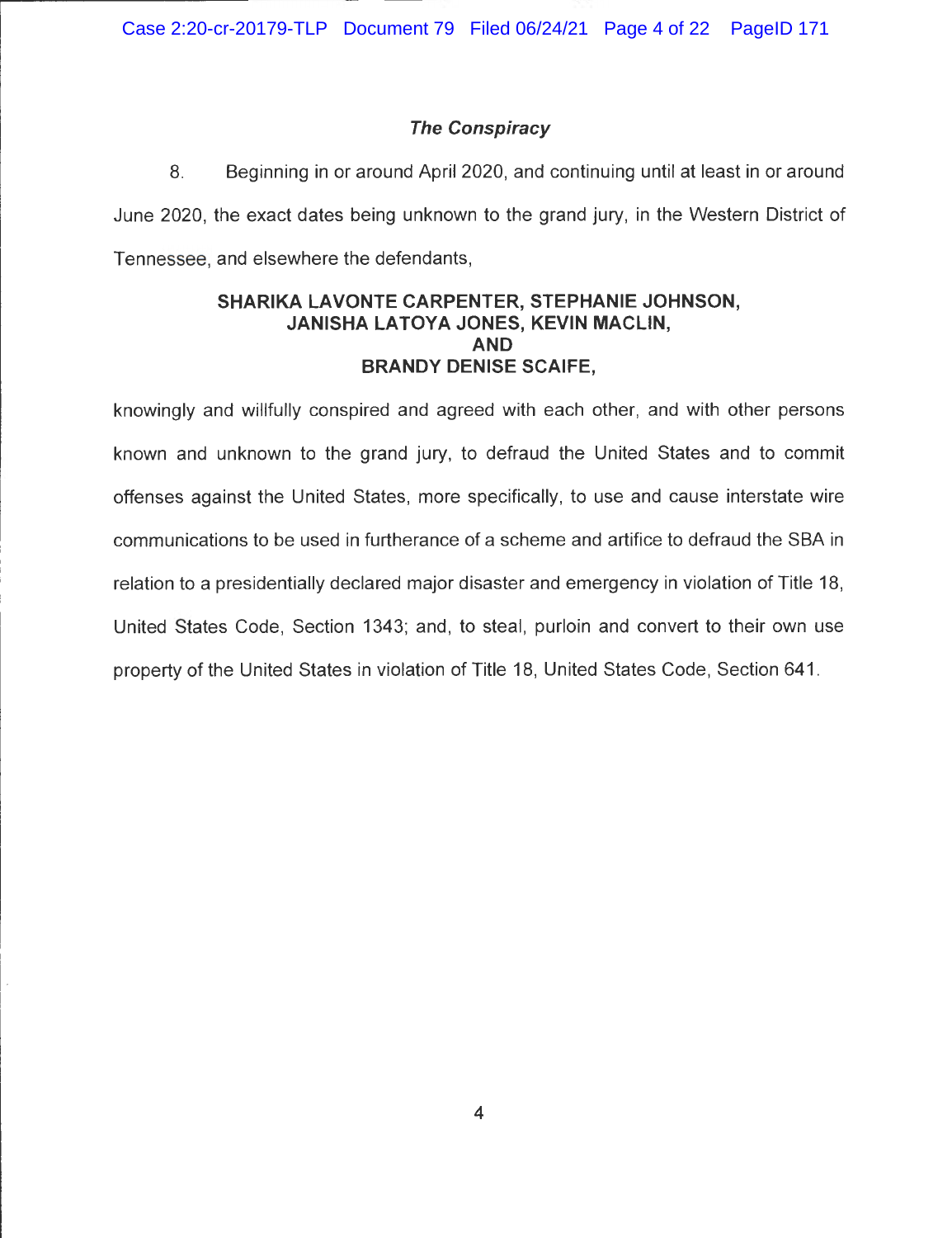## **Manner and Means of the Conspiracy and Substance of the Scheme and Artifice**

9. It was a part of the conspiracy and substance of the scheme and artifice that the defendants submitted and caused to be submitted to the SBA, applications for EIDL's which contained materially false, fictitious and fraudulent information. It was further a part of the conspiracy and substance of the scheme and artifice that the submission of EDIL's with false, fictitious and fraudulent information would induce the SBA to disburse funds to the defendants and other unauthorized individuals. During the course of the conspiracy, the defendants submitted and caused to be submitted approximately 401 fraudulent EDIL applications to the SBA and attempted to obtain in excess of \$2,000,000 and fraudulently obtained approximately \$745,000 from the SBA.

#### **OVERT ACTS**

10. In furtherance of the conspiracy at least one of the defendants committed at least one of the following overt acts in the Western District of Tennessee:

A. On or around April 2020, **CARPENTER, JOHNSON, JONES, AND SCAIFE** discussed submitting applications to SBA for EIDLs under the CARES ACT. **CARPENTER** agreed to pay **JOHNSON, JONES, AND SCAIFE** a specified amount for every EIDL application they prepared that was funded by SBA.

B. On or about April 6, 2020, **JOHNSON** prepared and submitted a materially false, fictitious, and fraudulent EIDL application for "P.B." to induce the SBA to disburse payment to "P.B."

C. On or about April 2, 2020, **MACLIN** went to the BOTS office and caused a materially false and fictitious EIDL application number XXXXXX2038 to be filed

5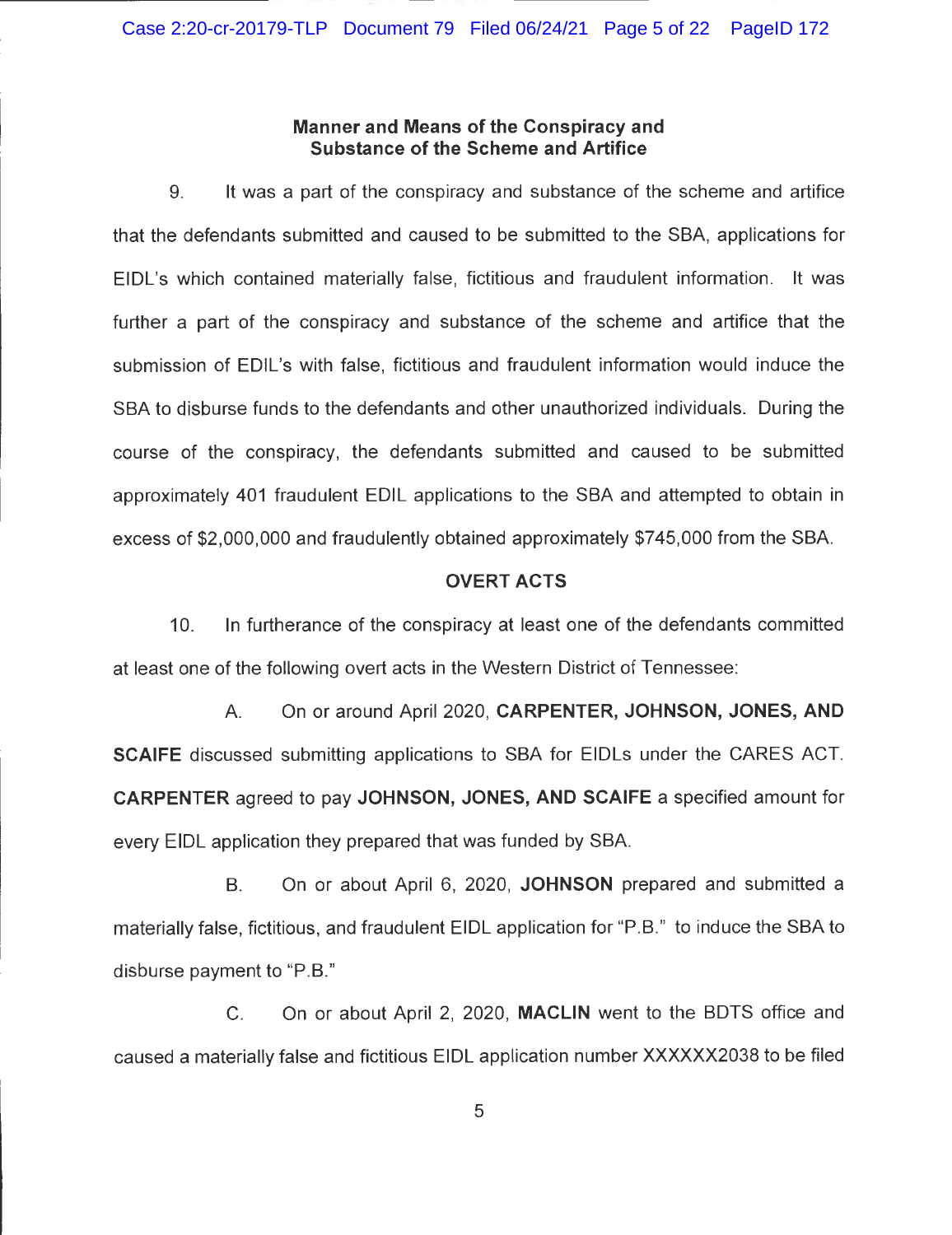on his behalf including falsehoods, among other things, that he owned "MACKLIN's Market", a business established in January 20, 2018. On or around April 2020, **MACLIN**  agreed with **CARPENTER** to recruit individuals to have EIOL applications submitted from **CARPENTER's** BOTS office. **CARPENTER** and **MACLIN** agreed that **MACLIN** would receive payment for each referral that resulted in SBA payment on the materially false, fictitious, and fraudulent EIOL application.

0 . On or about May 4, 2020, **SCAIFE** accessed the IRS online portal to apply for and obtain a new Employer Identification Number ("EIN") 85-XXX4226. This online EIN application used **SCAIFE's** name, SSN and 2019 residential address. **SCAIFE's** reasoning for requesting the EIN is to start a new business.

E. Between May 4, 2020 to May 8, 2020, one or more of the conspirators accessed the IRS portal and applied for, and obtained, six additional EINs. All six new EINs were obtained using the IRS online portal from BOTS office at 1391 N. Hollywood St, Memphis, Tennessee 38108.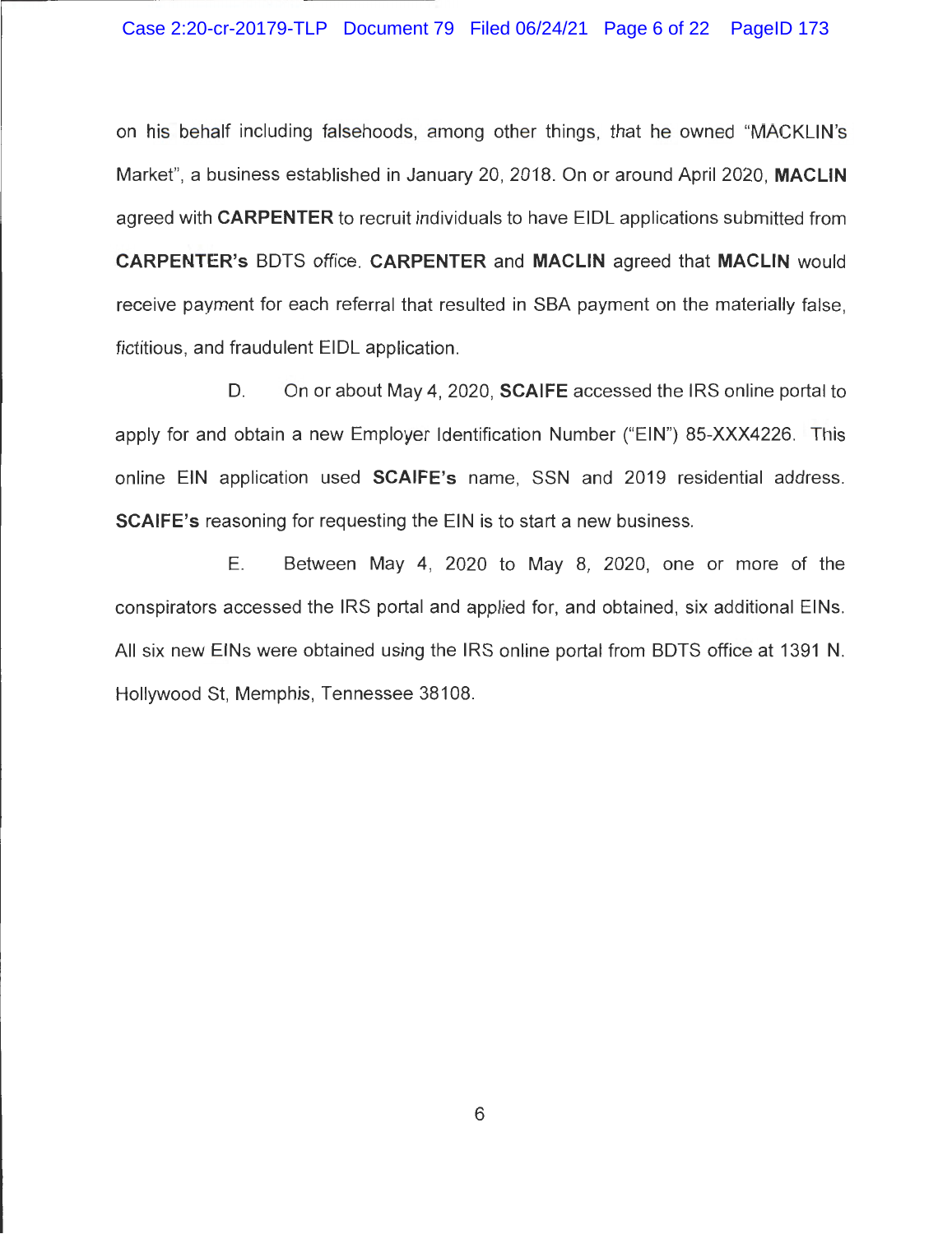F. On or about May 7, 2020, **SCAIFE,** submitted EIDL Application , ID Number XXXXXX5841 , using her newly acquired EIN, 85-XXX4226 for a business named BEE'S PRODUCE AND GOODS (BEE'S P&G) and on which said application **SCAIFE**  falsely and fraudulently stated and caused to be stated, among other things, that BEE'S P&G was formed in 2016, had 10 employees and had gross revenues of \$27,698.

All in violation of Title 18, United States Code, Section 371.

#### **COUNTS 2-8 WIRE FRAUD**

11. The allegations in paragraphs 1 thru 7, and paragraph 9 of this Indictment are realleged and incorporated by reference as if fully set forth herein.

12. Beginning in or around April, 2020, and continuing until on or about June 30, 2020, the defendants **SHARIKA CARPENTER, JANISHA JONES AND BRANDY SCAIFE** being aided, abetted, counseled and induced by each other and by other persons known and unknown to the grand jury, devised and intended to devise the scheme and artifice alleged in paragraph 9 of this Indictment to defraud the SBA and to obtain money and property from the SBA by means of materially false and fraudulent pretenses, representations and promises.

13. On or about the dates set forth below, the defendants named below, did for the purpose of executing the aforesaid scheme and artifice and in furtherance thereof, knowingly transmit and cause to be transmitted in interstate commerce from the SBA in Colorado to the bank account described below in the Western District of Tennessee, by means of wire communications the writings and signals, set forth below, the said

7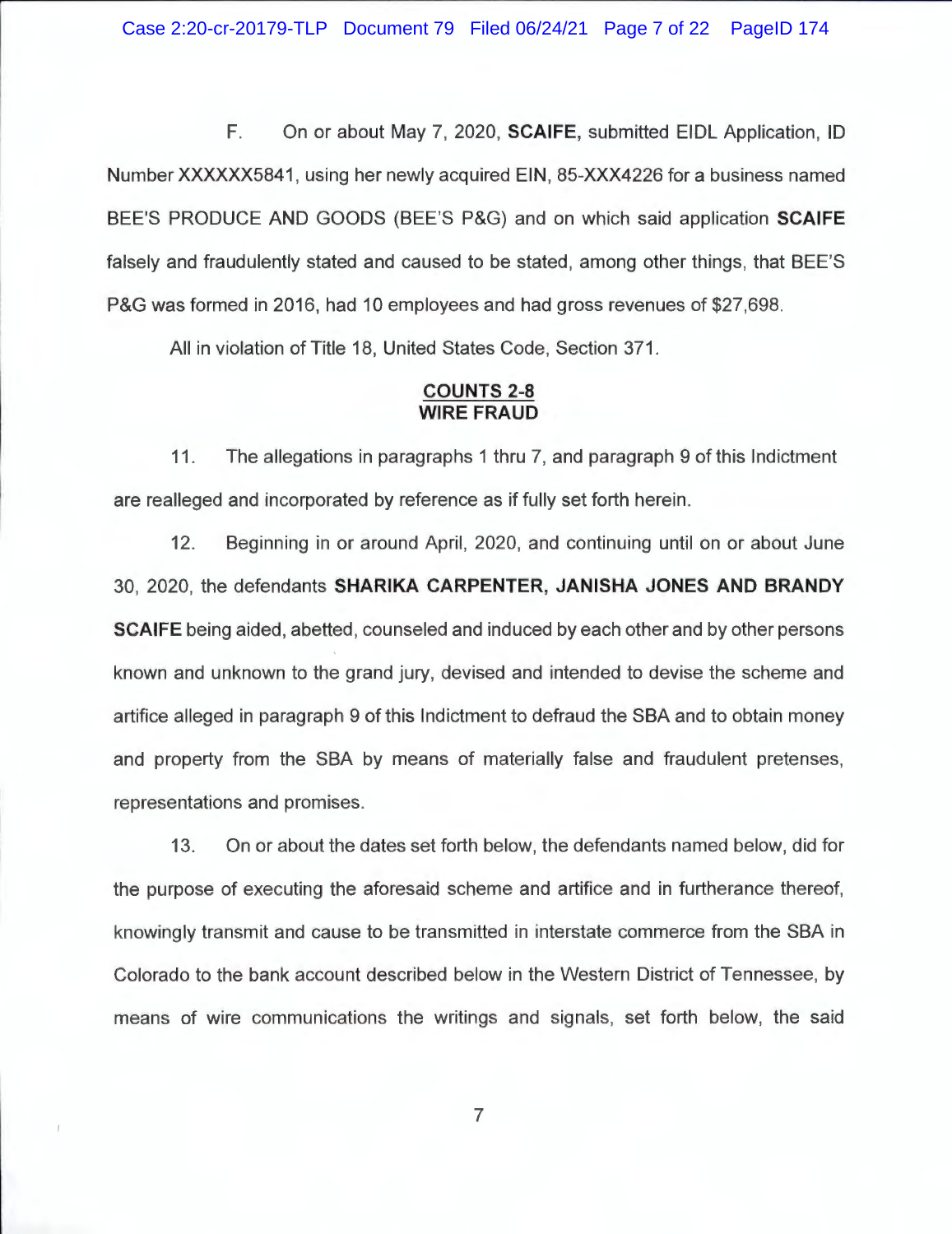violations being committed in relation to a presidentially declared major disaster and emergency.

| <b>COUNT</b>   | <b>DATE</b>    | <b>DEFENDANT</b>                 | <b>DESCRIPTION</b>                   |
|----------------|----------------|----------------------------------|--------------------------------------|
|                |                |                                  | Wire transfer                        |
|                |                |                                  | \$4,000 to her Bank                  |
|                |                |                                  | of America Account                   |
| $\overline{2}$ | April 28, 2020 | <b>SHARIKA LAVONTE CARPENTER</b> | XXXXXXXX8275<br>Wire transfer        |
|                |                |                                  | \$4,000 to her First                 |
|                |                |                                  | South Bank                           |
|                |                |                                  | Account                              |
| 3              | April 30, 2020 | <b>BRANDY DENISE SCAIFE</b>      | XXXXXXXX6132                         |
|                |                |                                  | Wire transfer of                     |
|                |                |                                  | \$10,000 to Sun                      |
|                |                |                                  | <b>Trust Bank Account</b>            |
| 4              | May 12, 2020   | <b>SHARIKA LAVONTE CARPENTER</b> | XXXXXXXX9985                         |
|                |                |                                  | Wire transfer of                     |
|                |                |                                  | \$16,700 to Sun                      |
|                |                |                                  | <b>Trust Bank Account</b>            |
| 5              | May 14, 2020   | <b>SHARIKA LAVONTE CARPENTER</b> | XXXXXXXX9985                         |
|                |                |                                  | Wire transfer                        |
|                |                |                                  | \$13,900 to Bank Of                  |
|                |                |                                  | America Account                      |
| 6              | June 9, 2020   | <b>BRANDY DENISE SCAIFE</b>      | XXXXXXXX5615                         |
|                |                | <b>SHARIKA LAVONTE CARPENTER</b> | Wire transfer of<br>\$3,000 to Green |
|                |                | <b>AND</b>                       | Dot Bank Account                     |
| $\overline{7}$ | June 16, 2020  | <b>JANISHA LATOYA JONES</b>      | XXXXXXXX3001                         |
|                |                |                                  | Wire transfer of                     |
|                |                | <b>SHARIKA LAVONTE CARPENTER</b> | \$11,300 to Green                    |
|                |                | <b>AND</b>                       | <b>Dot Bank Account</b>              |
| 8              | June 16, 2020  | <b>JANISHA LATOYA JONES</b>      | XXXXXXXX3001                         |

All in violation of Title 18, United States Code, Sections 1343 and 2.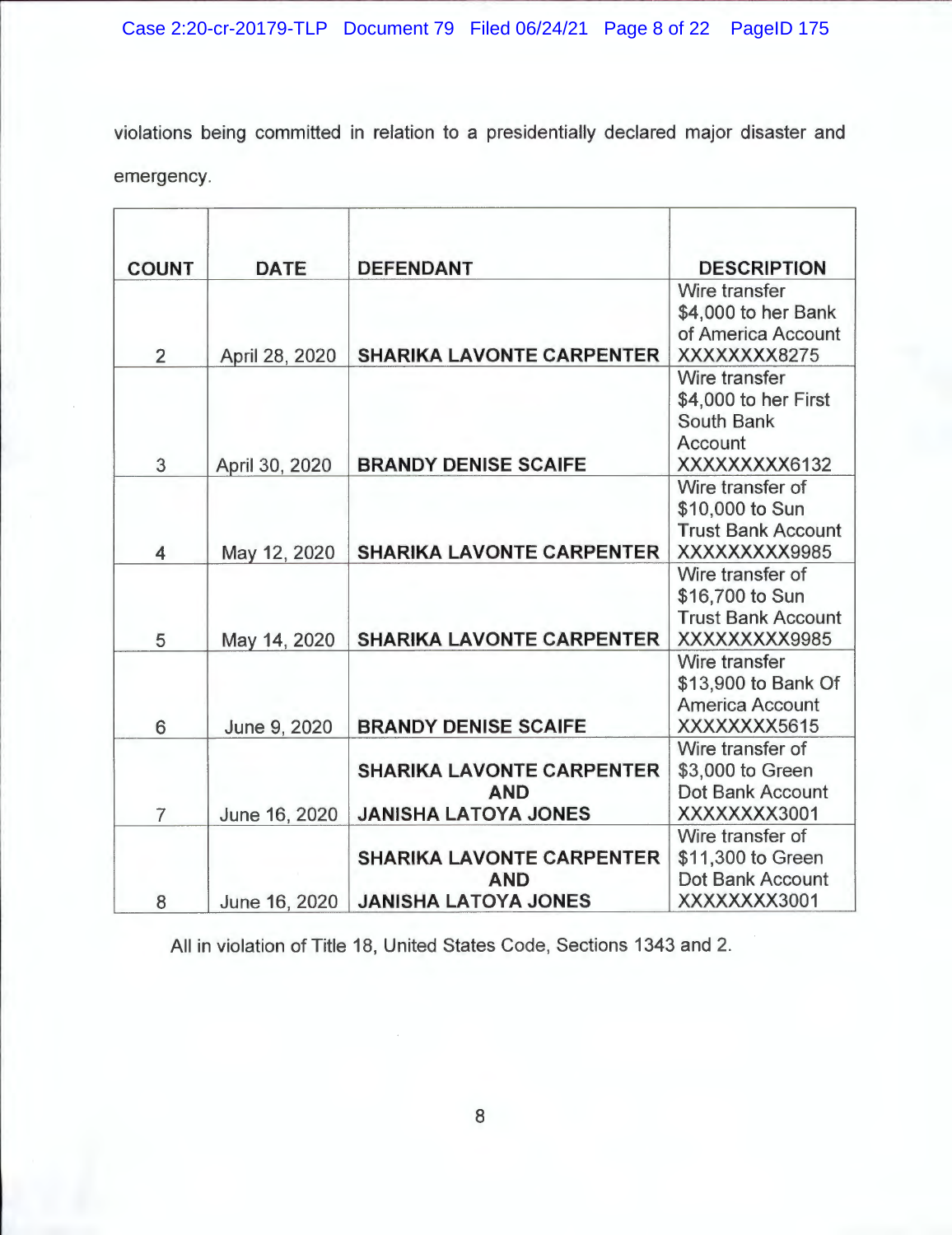# **COUNT 9 THEFT OF GOVERNMENT PROPERTY**

14. On or about April 28, 2020, in the Western District of Tennessee, the defendant,

# **SHARIKA LAVONTE CARPENTER,**

did willfully and knowingly steal, purloin and convert to her own use, property of the United States having a value exceeding \$1,000, that is, \$4,000, to which she was not entitled. All in violation of Title 18, United States Code, Section 641.

# **COUNT10 THEFT OF GOVERNMENT PROPERTY**

15. On or about April 30, 2020, in the Western District of Tennessee, the defendant,

# **BRANDY DENISE SCAIFE,**

did willfully and knowingly steal, purloin and convert to her own use and the use of another, property of the United States having a value exceeding \$1 ,000, that is, \$4,000, to which she was not entitled. All in violation of Title 18, United States Code, Section 641 .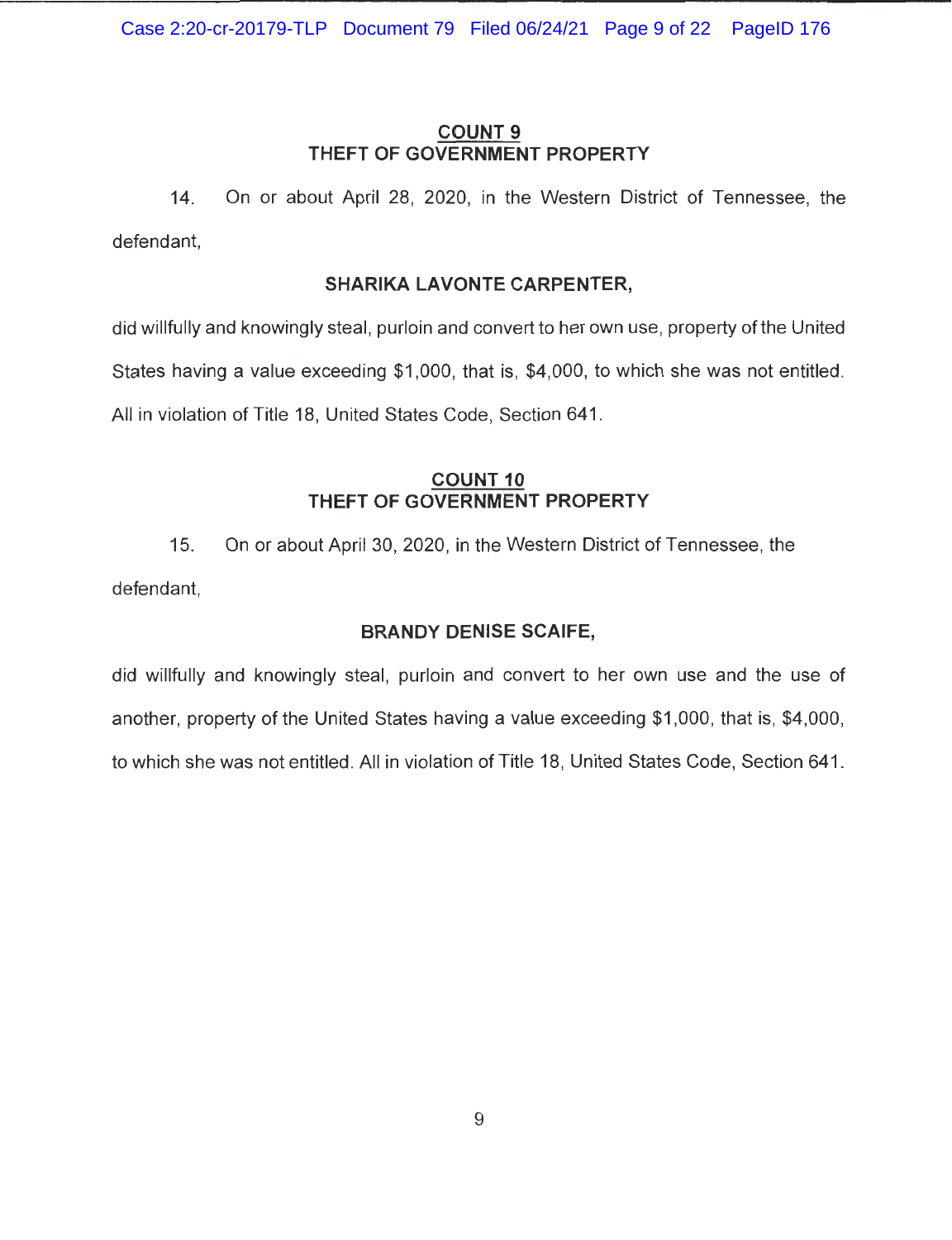Case 2:20-cr-20179-TLP Document 79 Filed 06/24/21 Page 10 of 22 PageID 177

# **COUNT 11 THEFT OF GOVERNMENT PROPERTY**

16. On or about May 12, 2020, in the Western District of Tennessee, the defendant,

#### **SHARIKA LAVONTE CARPENTER,**

did willfully and knowingly steal, purloin and convert to her own use and the use of another, property of the United States having a value exceeding \$1 ,000, that is, \$10,000, to which she was not entitled. All in violation of Title 18, United States Code, Section 641 .

# **COUNT12 THEFT OF GOVERNMENT PROPERTY**

17. On or about May 14, 2020, in the Western District of Tennessee, the defendant,

# **SHARIKA LAVONTE CARPENTER,**

did willfully and knowingly steal, purloin and convert to her own use and the use of another, property of the United States having a value exceeding \$1 ,000, that is, \$16,700, to which she was not entitled. All in violation of Title 18, United States Code, Section 641.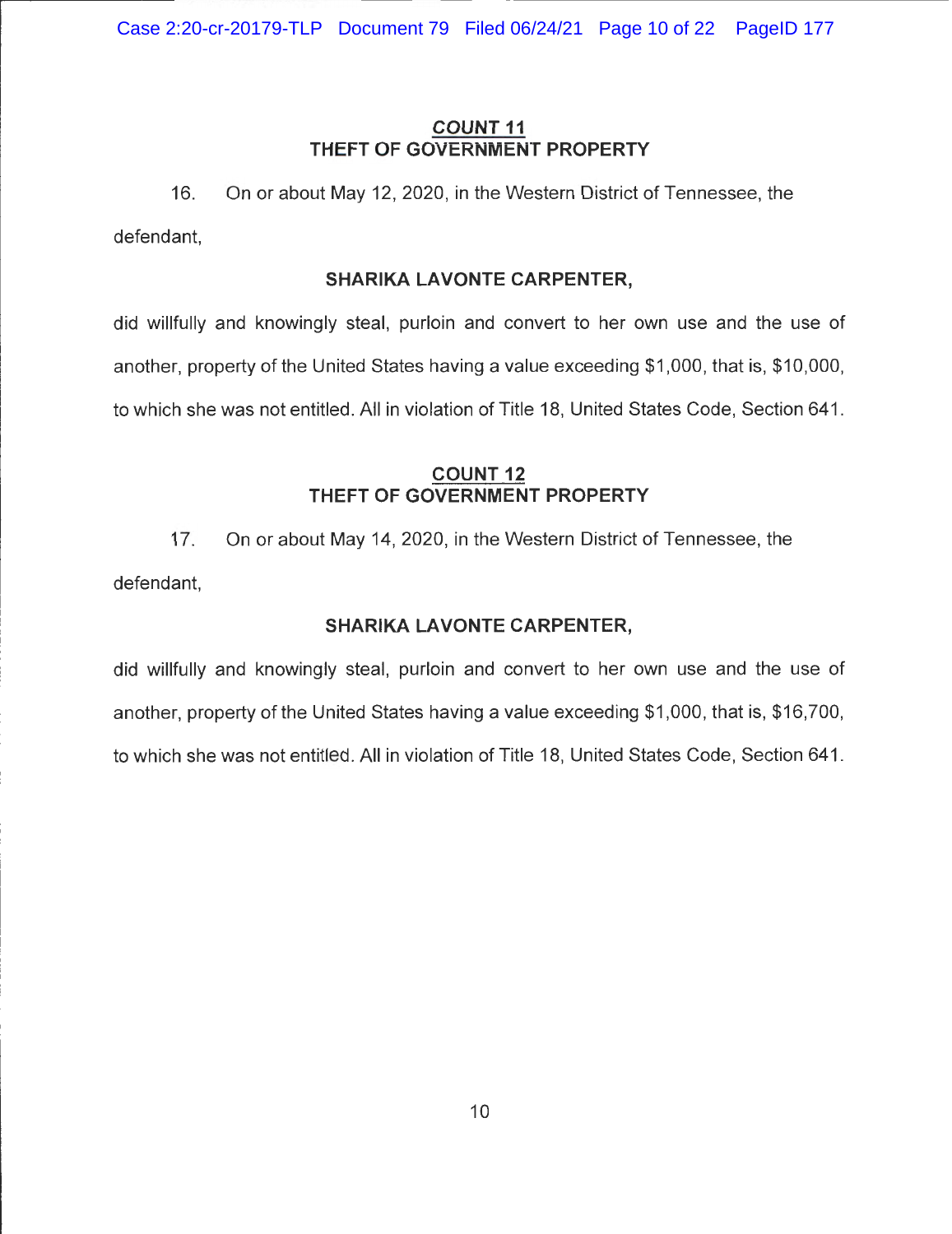Case 2:20-cr-20179-TLP Document 79 Filed 06/24/21 Page 11 of 22 PageID 178

# **COUNT13 THEFT OF GOVERNMENT PROPERTY**

18. On or about June 9, 2020, in the Western District of Tennessee, the defendant,

# **BRANDY DENISE SCAIFE,**

did willfully and knowingly steal, purloin and convert to her own use, property of the United States having a value exceeding \$1 ,000, that is, \$13,900, to which she was not entitled. All in violation of Title 18, United States Code, Section 641.

# **COUNT14 THEFT OF GOVERNMENT PROPERTY**

19. On or about June 16, 2020, in the Western District of Tennessee, the defendant,

# **JANISHA LATOYA JONES,**

did willfully and knowingly steal, purloin and convert to her own use, property of the United States having a value exceeding \$1,000, that is, \$3,000, to which she was not entitled. All in violation of Title 18, United States Code, Section 641 .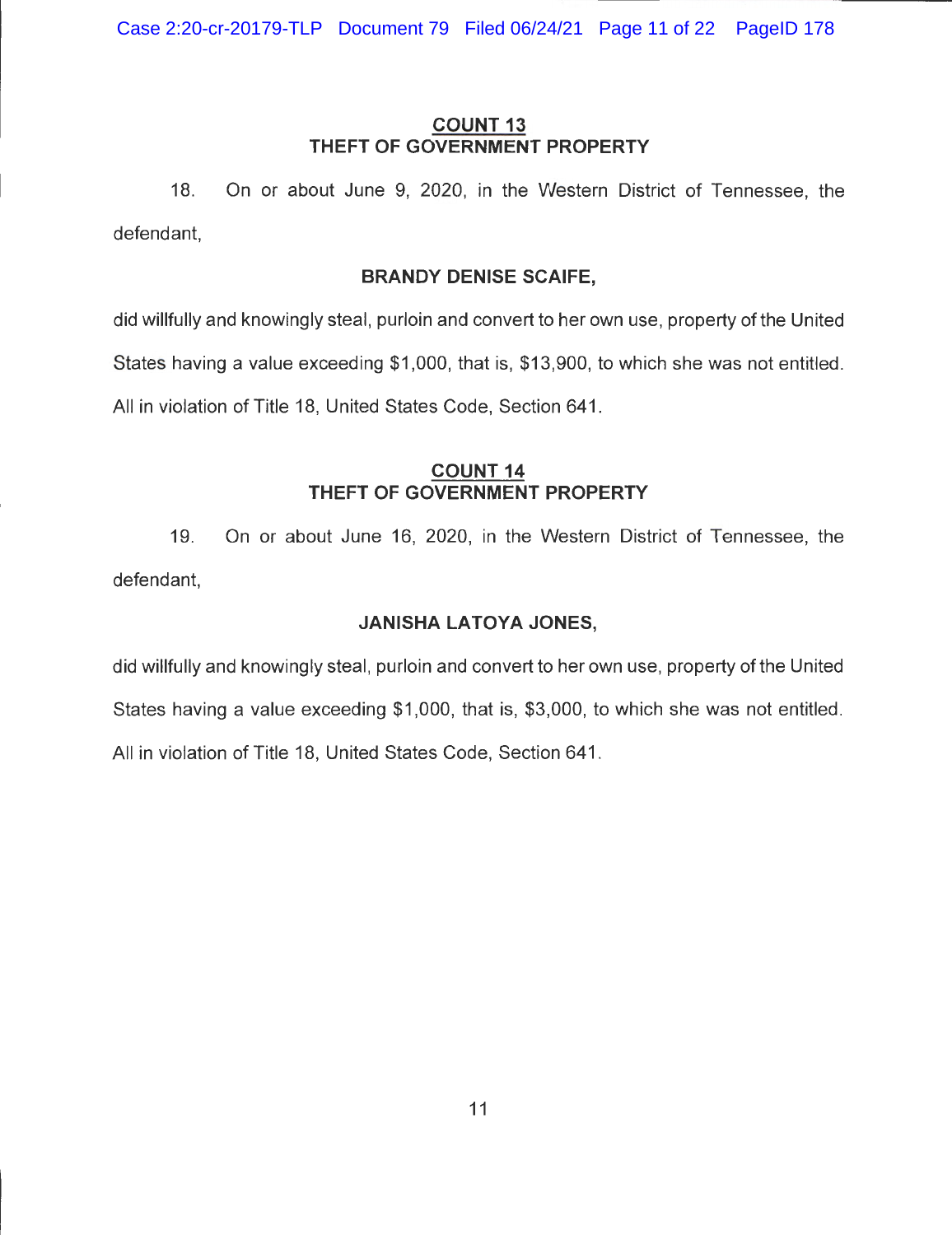# **COUNT15 THEFT OF GOVERNMENT PROPERTY**

20. On or about June 16, 2020, in the Western District of Tennessee, the defendant,

# **JANISHA LATOYA JONES,**

did willfully and knowingly steal, purloin and convert to her own use, property of the United States having a value exceeding \$1 ,000, that is, \$11 ,300, to which she was not entitled. All in violation of Title 18, United States Code, Section 641.

## **COUNTS 16-33 WIRE FRAUD**

21 . The allegations in paragraphs 1 thru 7, and paragraph 9 of this Indictment are realleged and incorporated by reference as if fully set forth herein.

22. Beginning in or around April, 2020, and continuing until on or about June 30, 2020, the defendants **SHARIKA CARPENTER, JANISHA JONES, BRANDY SCAIFE, STEPHANIE JOHNSON AND KEVIN MACLIN** being aided, abetted, counseled and induced by each other and by other persons known and unknown to the grand jury, devised and intended to devise the scheme and artifice alleged in paragraph 9 of this Indictment to defraud the SBA and to obtain money and property from the SBA by means of materially false and fraudulent pretenses, representations and promises.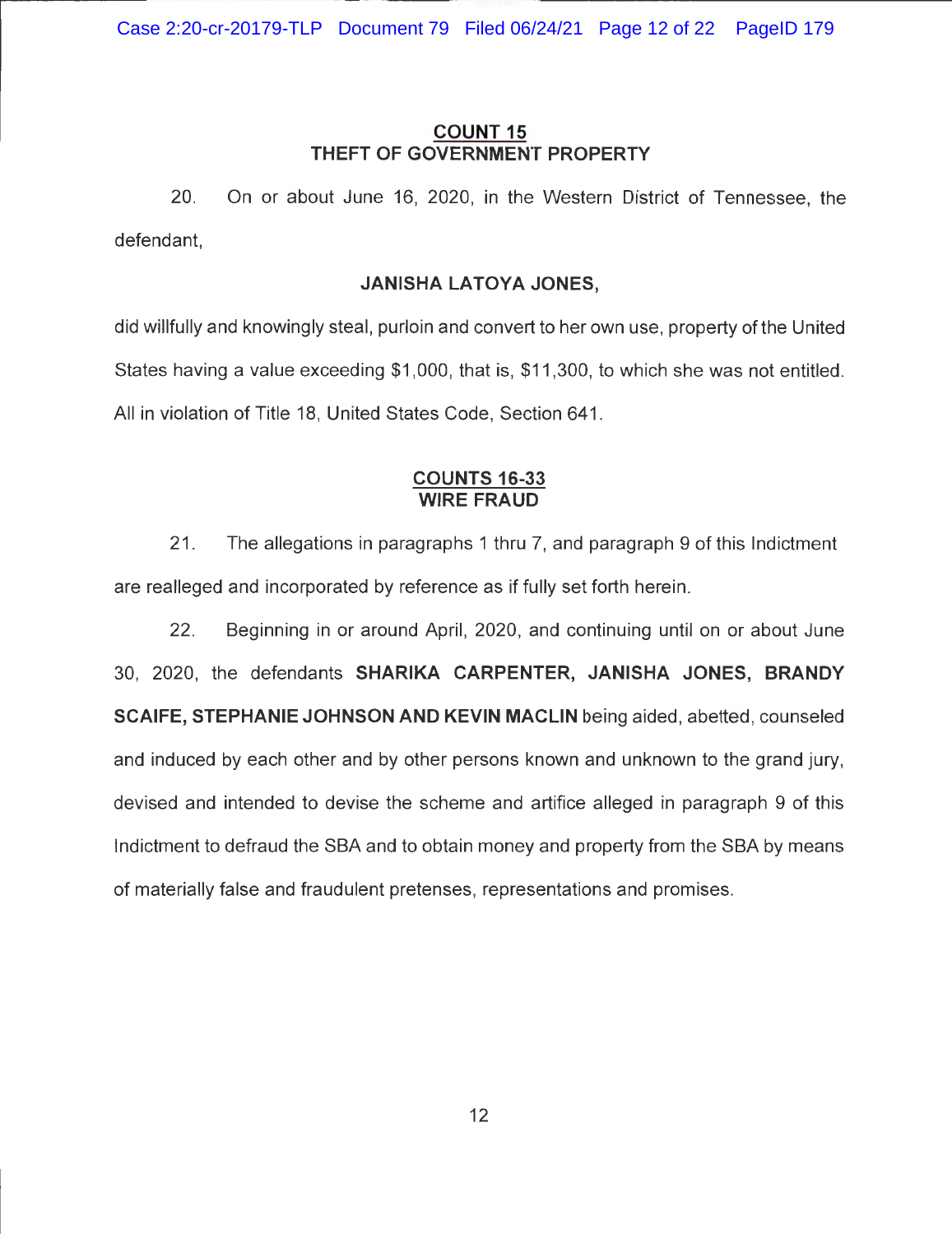23. On or about the dates set forth below, the defendants named below, did for the purpose of executing the aforesaid scheme and artifice and in furtherance thereof, knowingly transmit and cause to be transmitted in interstate commerce from the SBA in Colorado to the bank account described below in the Western District of Tennessee, by means of wire communications the writings and signals, set forth below, the said violations being committed in relation to a presidentially declared major disaster and emergency.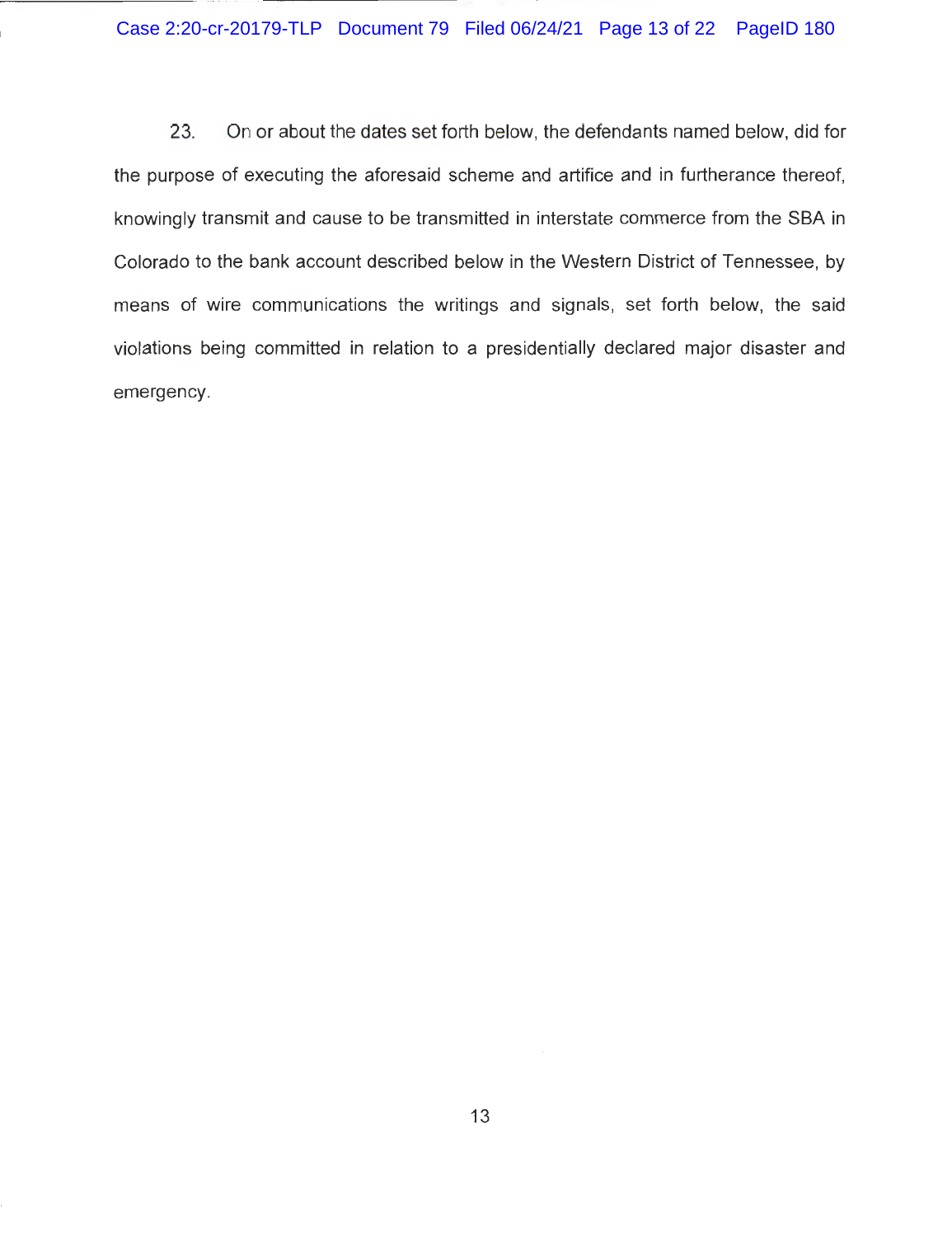| <b>COUNT</b> | <b>DATE</b>             | <b>DEFENDANT</b>                                                                | <b>DESCRIPTION</b>                                                                                    |
|--------------|-------------------------|---------------------------------------------------------------------------------|-------------------------------------------------------------------------------------------------------|
| 16           | May 5, 2020             | <b>SHARIKA LAVONTE</b><br><b>CARPENTER</b>                                      | Wire transfer of \$3,548<br>to her Bank of America<br>Account<br>XXXXXXXXX8275                        |
| 17           | May 8, 2020             | <b>SHARIKA LAVONTE</b><br><b>CARPENTER</b>                                      | Wire transfer of<br>\$10,000 to "JS" Wells<br>Fargo Bank Account<br>XXXXXX0905                        |
| 18           | May 15,<br>2020         | <b>SHARIKA LAVONTE</b><br><b>CARPENTER</b>                                      | Wire transfer of<br>\$22,200 to "JS" Wells<br><b>Fargo Bank Account</b><br>XXXXXX0905                 |
| 19           | May 1, 2020             | <b>SHARIKA LAVONTE</b><br><b>CARPENTER</b>                                      | Wire transfer of \$7,000<br>to "LM" First Horizon<br><b>Bank Account</b><br>XXXXXXX9783               |
| 20           | <b>June 16,</b><br>2020 | <b>SHARIKA LAVONTE</b><br><b>CARPENTER</b>                                      | Wire transfer \$24,300<br>to "LM" First Horizon<br><b>Bank Account</b><br>XXXXXXX9783                 |
| 21           | May 27,<br>2020         | <b>SHARIKA LAVONTE</b><br><b>CARPENTER</b>                                      | Wire transfer of<br>\$18,000 to "CR"<br><b>Bancorp Bank Account</b><br>XXXXXXXX2849                   |
| 22           | June 1, 2020            | <b>SHARIKA LAVONTE</b><br><b>CARPENTER</b>                                      | Wire transfer of<br>\$10,000 to "CR"<br><b>Bancorp Bank Account</b><br>XXXXXXXX2849                   |
| 23           | June 1, 2020            | <b>SHARIKA LAVONTE</b><br><b>CARPENTER</b><br><b>AND</b><br><b>KEVIN MACLIN</b> | Wire transfer of<br>\$10,000 to "KM" Orion<br><b>Federal Credit Union</b><br>Account<br>XXXXXXXXX6094 |
| 24           | June 1, 2020            | <b>SHARIKA LAVONTE</b><br><b>CARPENTER</b><br><b>AND</b><br><b>KEVIN MACLIN</b> | Wire transfer of<br>\$20,100 to "KM" Orion<br><b>Federal Credit Union</b><br>Account XXXXXX6094       |
| 25           | <b>June 15,</b><br>2020 | <b>SHARIKA LAVONTE</b><br><b>CARPENTER</b>                                      | Wire transfer of<br>\$12,200 to "RP" Navy<br><b>Federal Credit Union</b><br>Account XXXXXX5628        |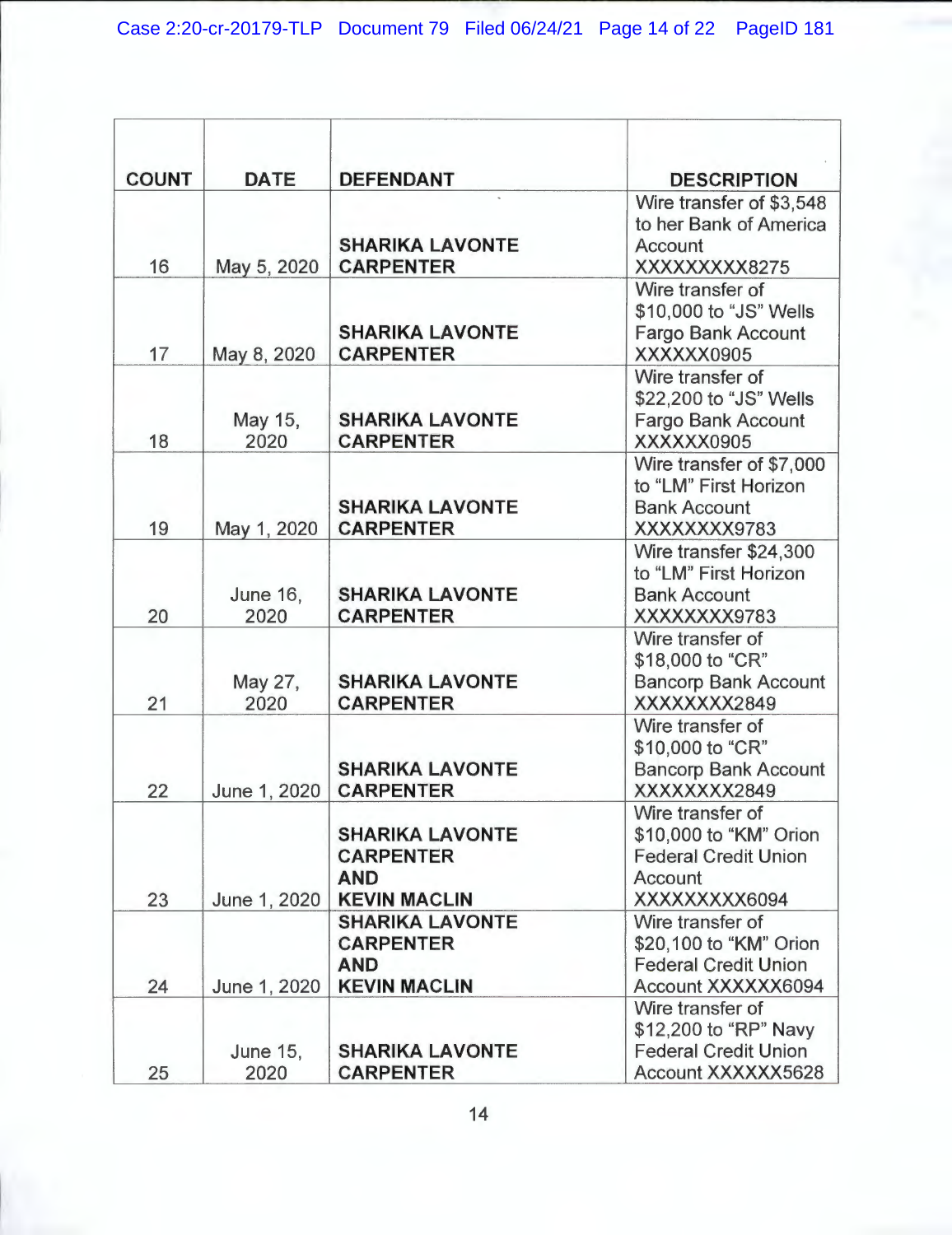| 26 | <b>June 25,</b><br>2020 | <b>SHARIKA LAVONTE</b><br><b>CARPENTER</b> | Wire transfer of \$5,000<br>to "RP" Navy Federal<br><b>Credit Union Account</b><br>XXXXXX5628                   |
|----|-------------------------|--------------------------------------------|-----------------------------------------------------------------------------------------------------------------|
| 27 | <b>June 16.</b><br>2020 | <b>SHARIKA LAVONTE</b><br><b>CARPENTER</b> | Wire transfer of<br>\$13,500 to "TM" First<br>South Financial Credit<br><b>Union Account</b><br>XXXXXXXXXX6666  |
| 28 | <b>June 25,</b><br>2020 | <b>SHARIKA LAVONTE</b><br><b>CARPENTER</b> | Wire transfer of \$4,000<br>to "TM" First South<br><b>Financial Credit Union</b><br>Account<br>XXXXXXXXXX6666   |
| 29 | <b>June 16,</b><br>2020 | <b>STEPHANIE JOHNSON</b>                   | Wire transfer of \$9,800<br>to "PB" Meta Bank<br>Account<br>XXXXXXXXXX8056                                      |
| 30 | <b>June 25,</b><br>2020 | <b>STEPHANIE JOHNSON</b>                   | Wire transfer of \$3,000<br>to "PB" MetaBank<br>Account<br>XXXXXXXXXX8056                                       |
| 31 | July 1, 2020            | <b>SHARIKA LAVONTE</b><br><b>CARPENTER</b> | Wire transfer of<br>\$32,600 to "NB" Navy<br><b>Federal Credit Union</b><br>Account XXXXX0126                   |
| 32 | July 8, 2020            | <b>SHARIKA LAVONTE</b><br><b>CARPENTER</b> | Wire transfer of<br>\$10,000 to "NB" Navy<br><b>Federal Credit Union</b><br>Account XXXXX0126                   |
| 33 | July 8, 2020            | <b>SHARIKA LAVONTE</b><br><b>CARPENTER</b> | Wire transfer of \$1,000<br>to "WJ" First South<br><b>Financial Credit Union</b><br>Account<br>XXXXXXXXXXXX1818 |

All in violation of Title 18, United States Code, Sections 1343 and 2.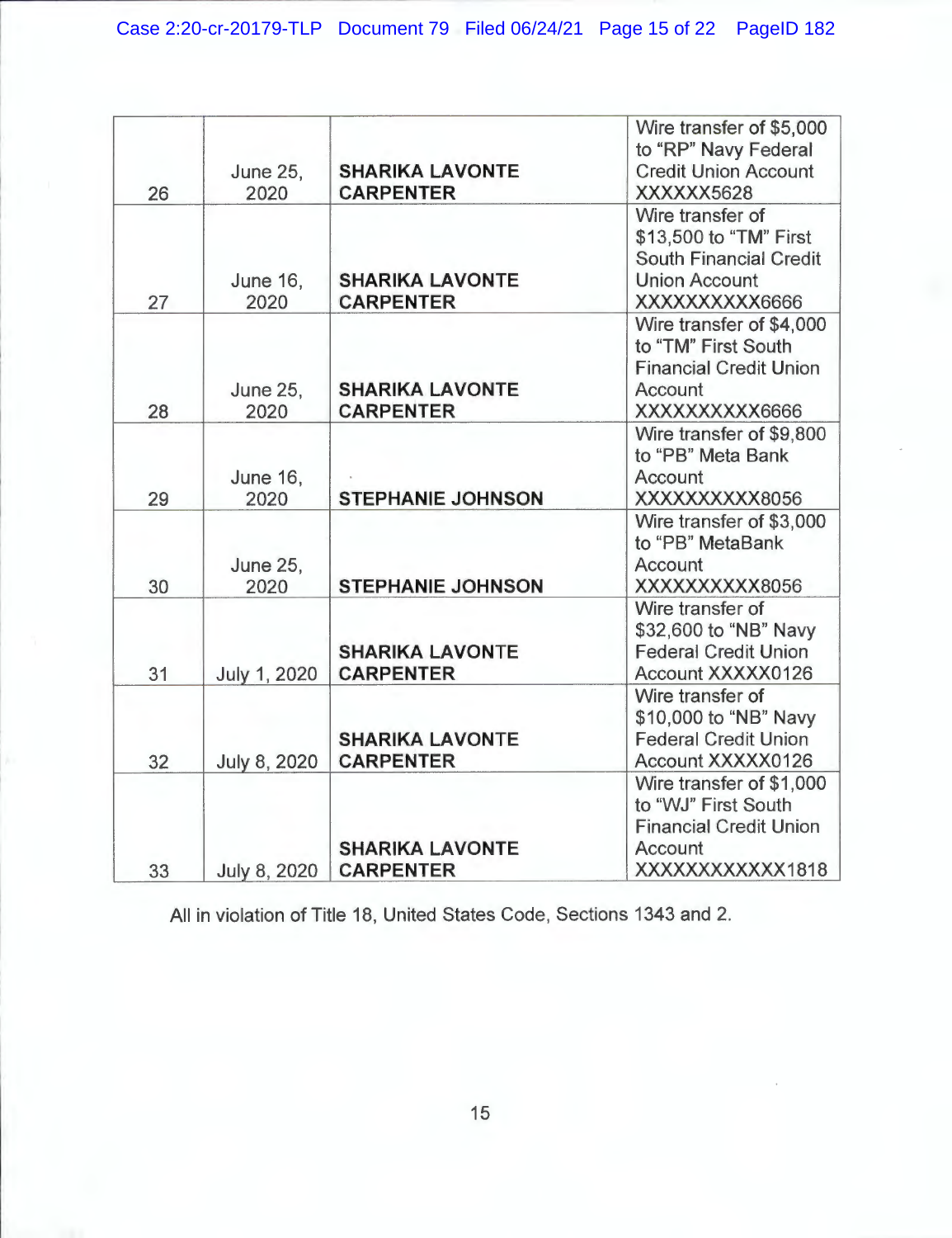# **COUNT 34 THEFT OF GOVERNMENT PROPERTY**

24. On or about May 4, 2020, in the Western District of Tennessee, the defendant,

#### **SHARIKA LAVONTE CARPENTER,**

did willfully and knowingly steal, purloin and convert to her own use, property of the United States having a value exceeding \$1 ,000, that is, \$3,548, to which she was not entitled. All in violation of Title 18, United States Code, Section 641.

## **COUNT 35 THEFT OF GOVERNMENT PROPERTY**

25. On March 27, 2020, the Coronavirus Aid, Relief, and Economic Security ("CARES") Act authorized three new temporary unemployment insurance programs, including the Pandemic Unemployment Assistance (PUA) program. The PUA authorized assistance for individuals who are: (1) self-employed, seeking part-time employment, or otherwise would not qualify for regular Unemployment Insurance or extended benefits under state or federal law or PEUC under section 2107 of the CARES Act; and, (2) unemployed , partially unemployed, unable to work, or unavailable to work due to specific COVID-19 related reason(s). PUA claimants must answer specific questions to establish their eligibility for PUA benefits. Claimants must provide their name, Social Security Number, and mailing address and self-certify that they meet one of the COVID-19 related reasons for being unemployed, partially unemployed, or unable or unavailable to work.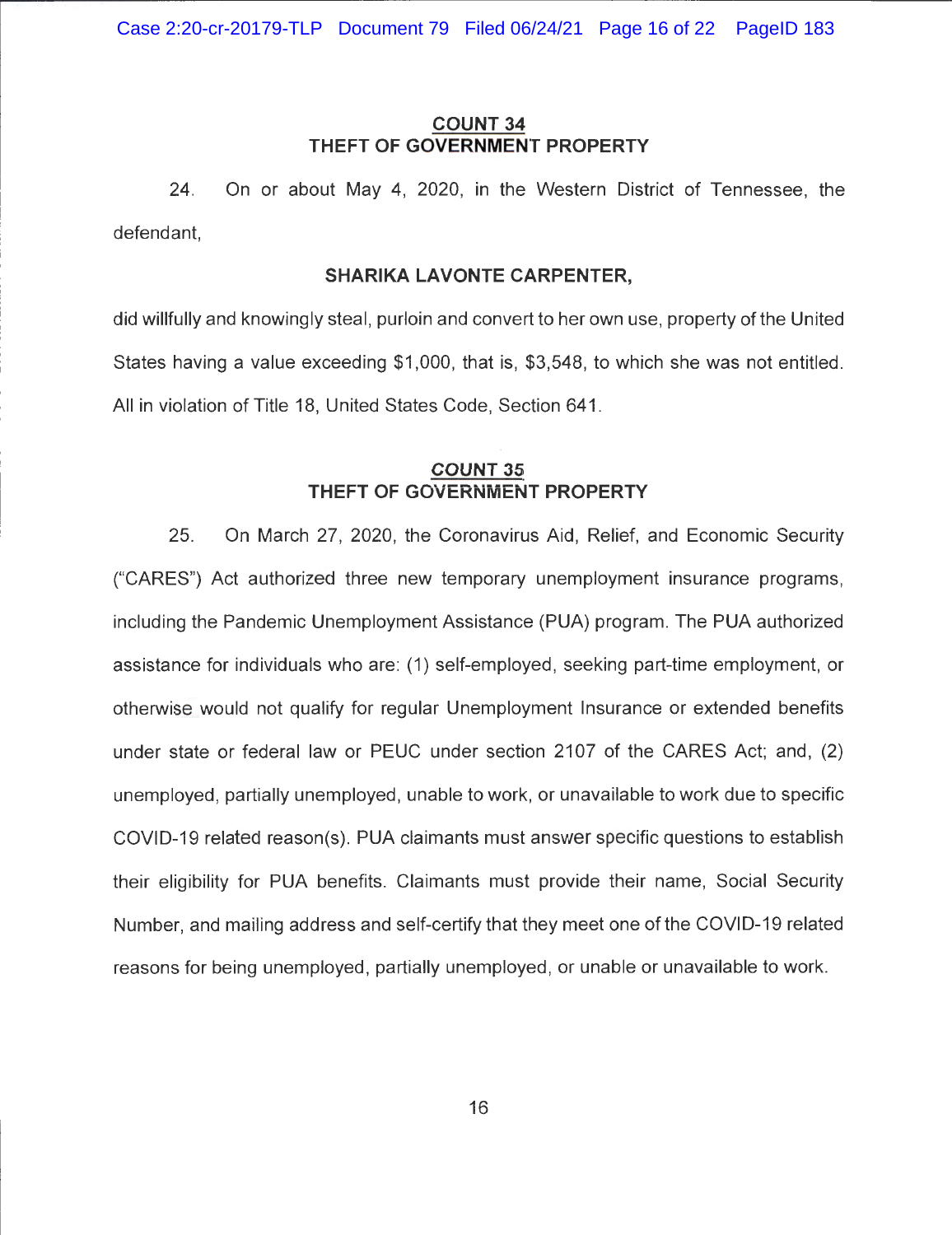26. Beginning on or about May 11, 2020 and continuing through on or about June 7, 2021 , in the Western District of Tennessee, the defendant,

#### **SHARIKA LAVONTE CARPENTER,**

did willfully and knowingly steal, purloin and convert to her own use and the use of another, property of the United States having a value exceeding \$1 ,000, that is, approximately \$31 ,208, to which she was not entitled. All in violation of Title 18, United States Code, Section 641 .

#### **COUNT 36**

#### **PREPARATION AND PRESENTATION OF FALSE TAX DOCUMENTS**

27. On or about January 30, 2019, in the Western District of Tennessee, the defendant,

#### **SHARIKA LAVONTE CARPENTER,**

did willfully aid and assist in, and advise in the preparation and presentation to the Internal Revenue Service, of a U.S. Individual Tax Return, Form 1040, of "D.G." for the calendar year 2018. The return was false and fraudulent as to a material matter, in that the defendant created a fictitious W-2 for a GLP Enterprise, whereas the defendant then and there knew that the W-2 for employment and its wages were false, in violation of Title 26, Section 7206(2).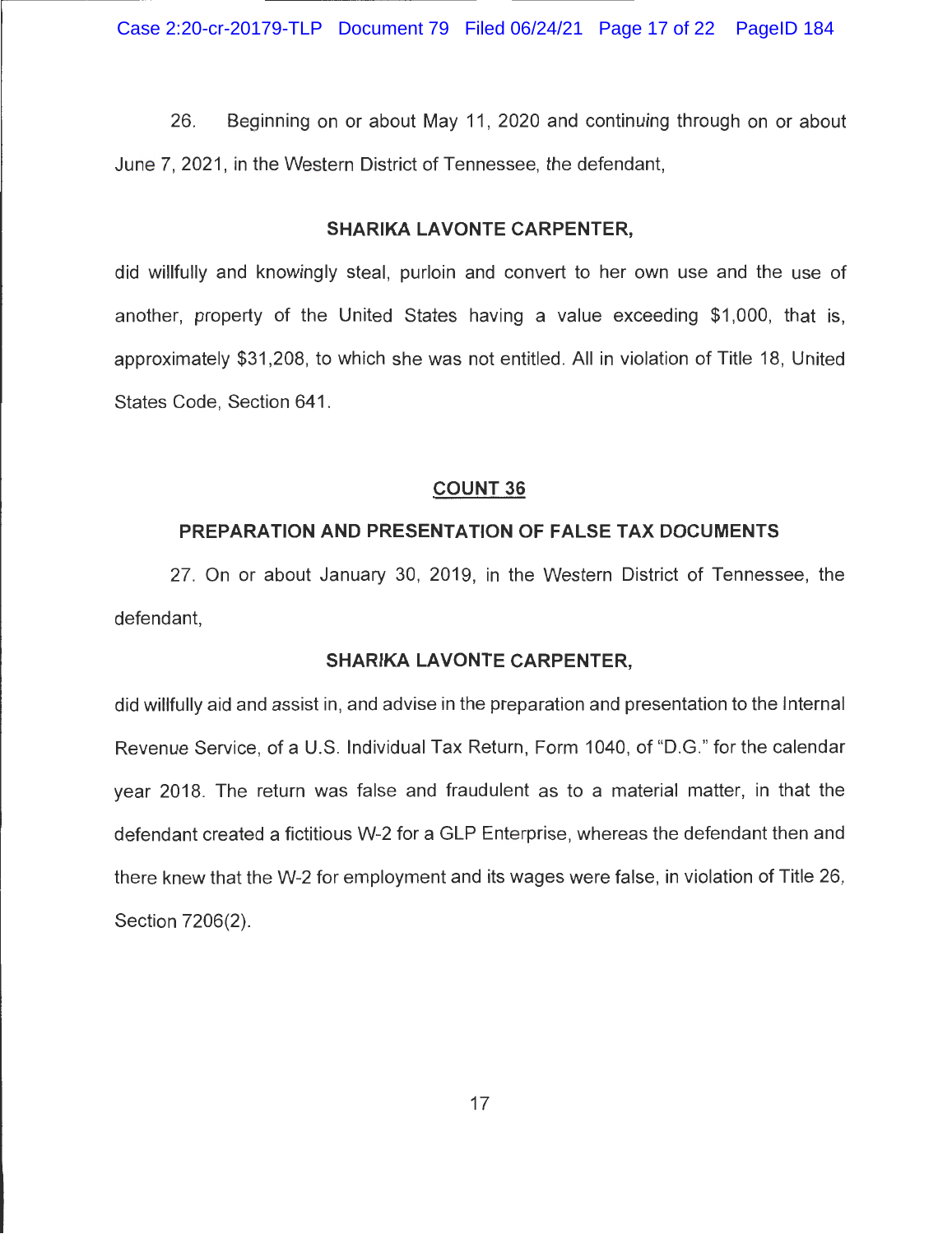Case 2:20-cr-20179-TLP Document 79 Filed 06/24/21 Page 18 of 22 PageID 185

#### **COUNT 37**

#### **PREPARATION AND PRESENTATION OF FALSE TAX DOCUMENTS**

28. On or about March 12, 2019, in the Western District of Tennessee, the defendant,

#### **SHARIKA LAVONTE CARPENTER,**

did willfully aid and assist in, and advise in the preparation and presentation to the Internal Revenue Service, of a U.S. Individual Tax Return, Form 1040, of "F.R." for the calendar year 2018. The return was false and fraudulent as to a material matter, in that the defendant falsely reported "F.R.'s" Adjusted Gross Income (AGI), omitted the filer's additional income reflected in "F.R. 's" Form 1099, and falsely reported information on "F.R."s Schedule EiC, whereas the defendant then and there knew that "F.R." earned additional income not included on the tax returns and that the Schedule EiC overstated the time that a dependent resided with "F.R.", in violation of Title 26, Section 7206(2).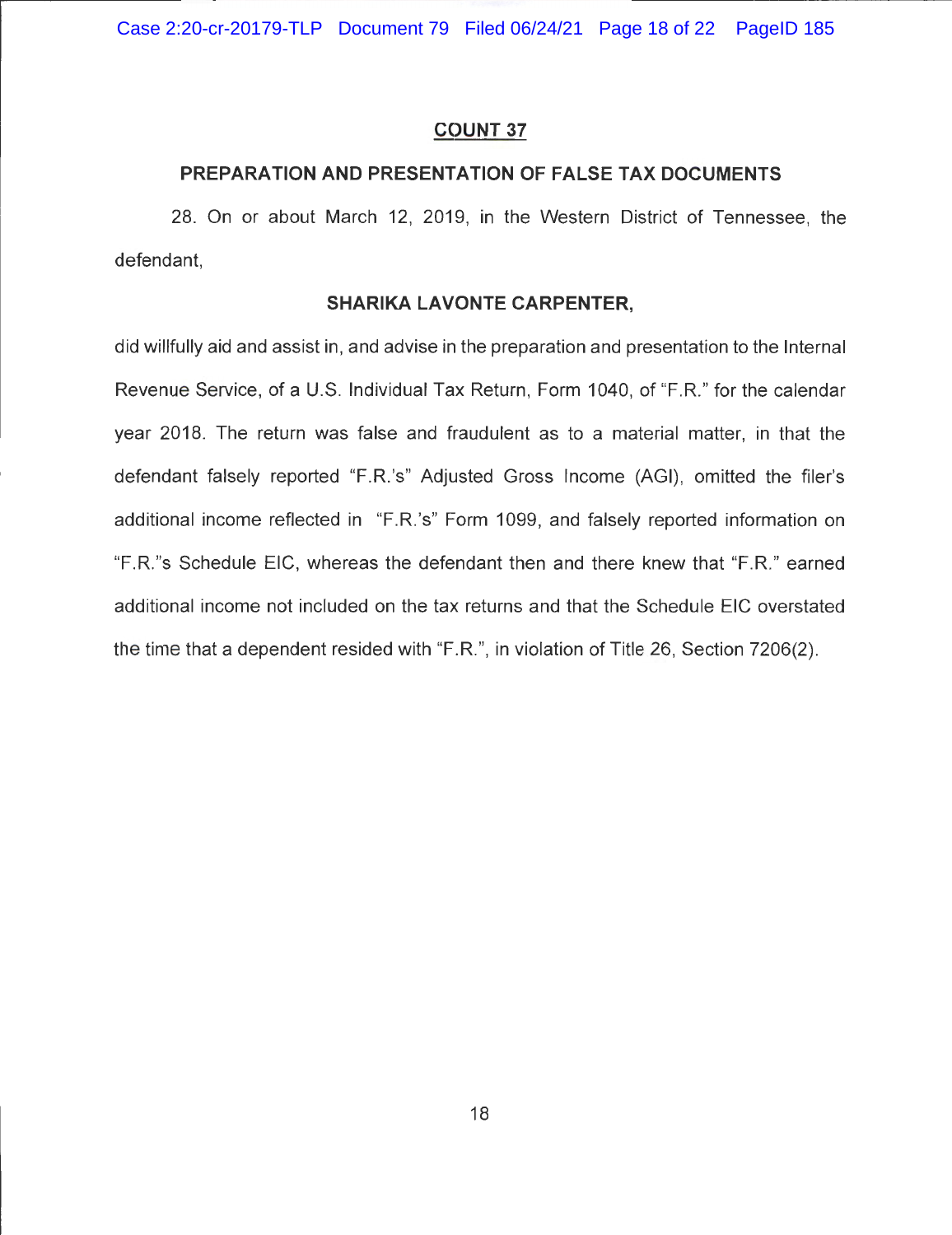Case 2:20-cr-20179-TLP Document 79 Filed 06/24/21 Page 19 of 22 PageID 186

#### **COUNT 38**

# **PREPARATION AND PRESENTATION OF FALSE TAX DOCUMENTS**

29. On or about January 21, 2020, in the Western District of Tennessee, the defendant,

## **SHARIKA LAVONTE CARPENTER,**

did willfully aid and assist in, and advise in the preparation and presentation to the Internal Revenue Service, of a U.S. Individual Tax Return, Form 1040, of "S.M." for the calendar year 2019. The return was false and fraudulent as to a material matter, in that the defendant created a fraudulent Schedule C for "S.M." for a fictitious business not owned or reported by "S.M.", whereas the defendant then and there knew that "S.M." did not own a business and that the only income was reflected on the W-2, in violation of Title 26, Section 7206(2).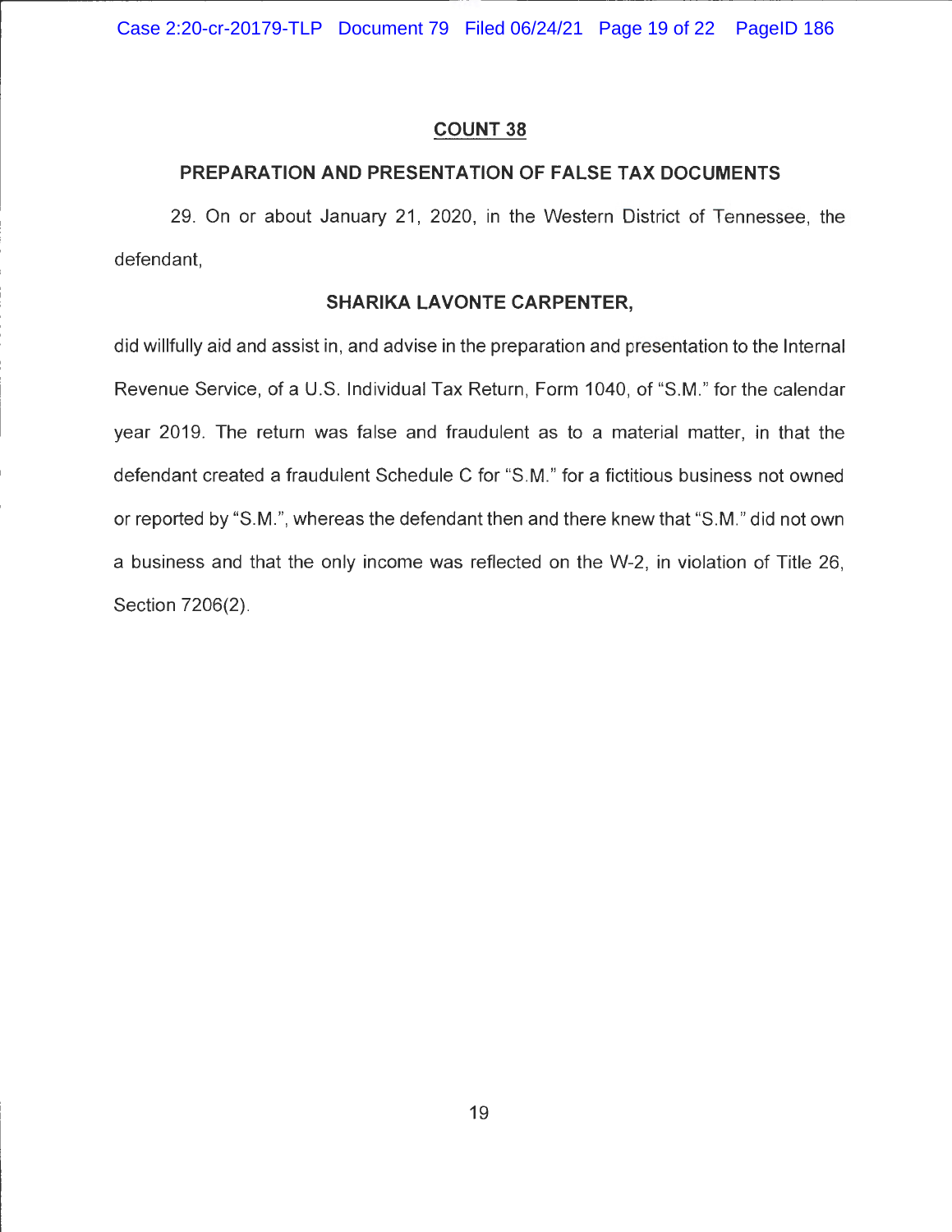#### **COUNT 39**

#### **PREPARATION AND PRESENTATION OF FALSE TAX DOCUMENTS**

30. On or about January 21, 2020, in the Western District of Tennessee, the defendant,

#### **SHARIKA LAVONTE CARPENTER,**

did willfully aid and assist in, and advise in the preparation and presentation to the Internal Revenue Service, of a U.S. Individual Tax Return, Form 1040, of "K.C." for the calendar year 2019. The return was false and fraudulent as to a material matter, in that the defendant created a fraudulent Schedule C for "K.C." for a fictitious business not owned or reported by "K.C." and falsely reported information on "K.C.'s" Schedule EiC, whereas the defendant then and there knew that "K.C. did not own a business and that the Schedule EiC overstates the time that a dependent resided with "K.C.", in violation of Title 26, Section 7206(2).

#### **FORFEITURE ALLEGATIONS**

31. The allegations contained in this Indictment are hereby realleged and incorporated by reference for the purpose of alleging forfeiture pursuant to Title 18, United States Code, Section 981(a)(1)(C) and Title 28, United States Code, Section 2461(c).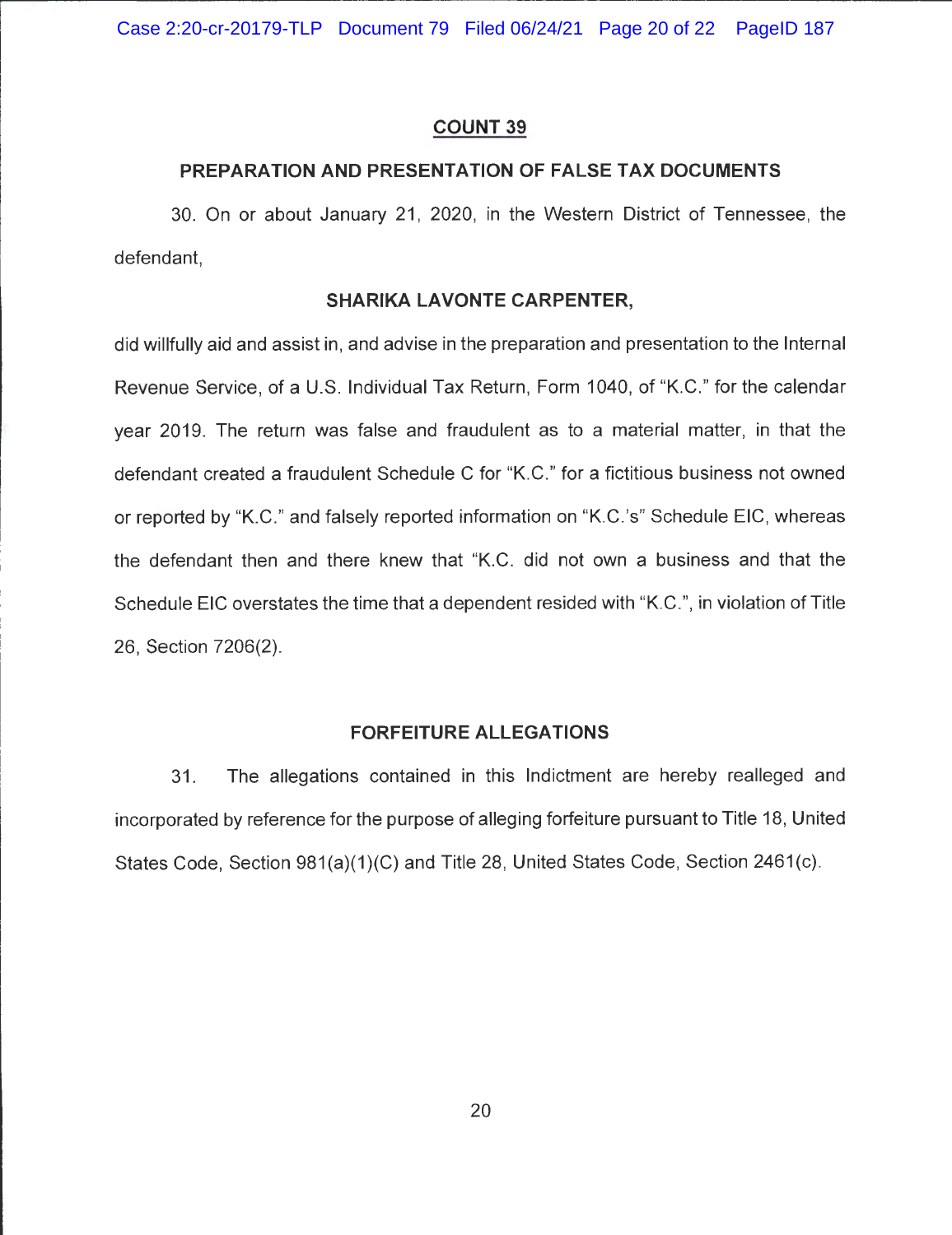32. Upon conviction of one or more of the offenses set forth in Counts 1 - 39 of this Indictment, the defendants **SHARIKA LAVONTE CARPENTER, STEPHANIE JOHNSON, JANISHA LATOYA JONES, KEVIN MACLIN, and BRANDY DENISE SCAIFE,** shall forfeit to the United States of America, pursuant to Title 18, United States Code, Section 981(a)(1)(C) and Title 28, United States Code, Section 2461(c), any property constituting, or derived from, proceeds the defendant obtained directly or indirectly, as the result of such violation. Such forfeitable property may include a money judgment in an amount equal to the amount of the proceeds obtained as a result of offenses.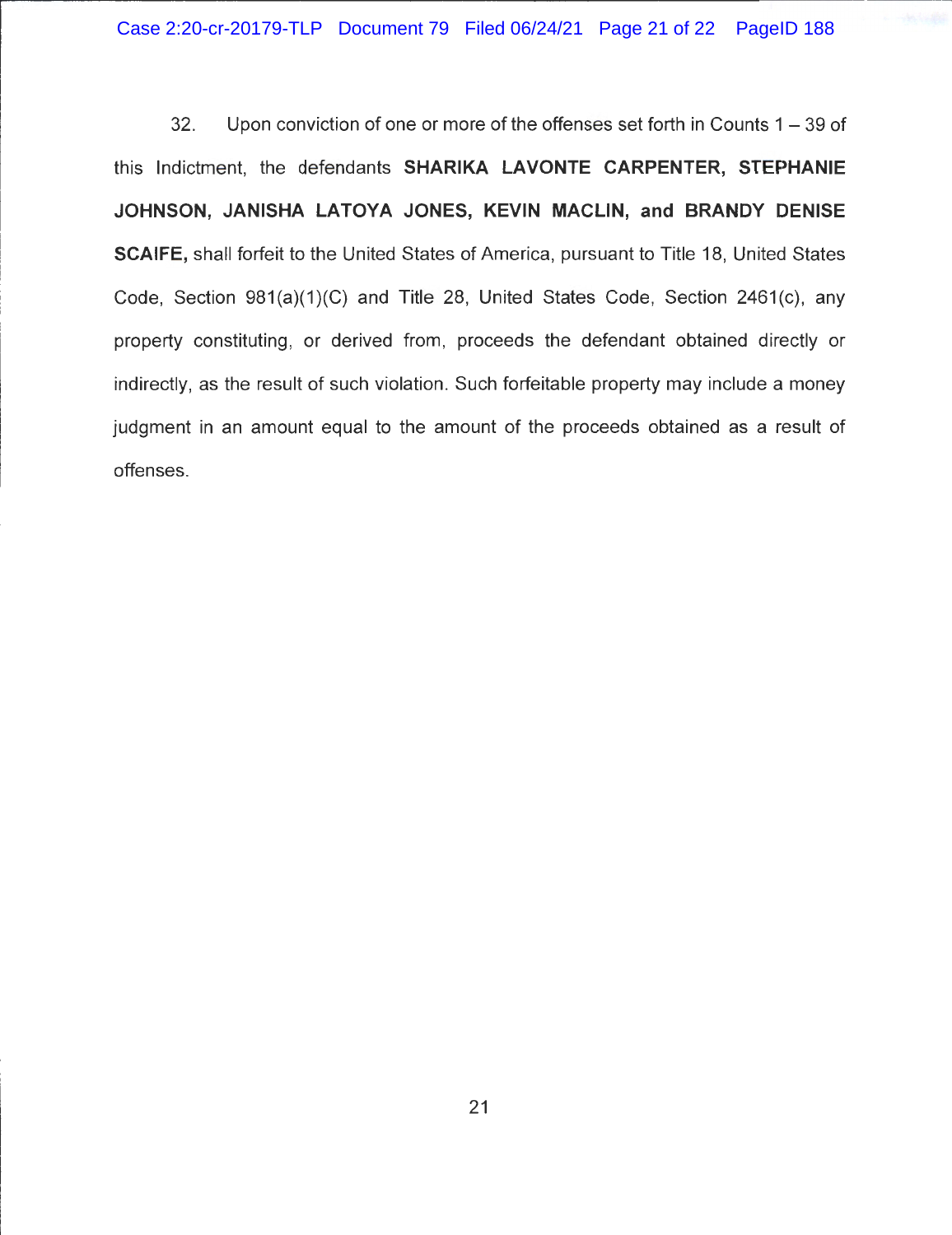Case 2:20-cr-20179-TLP Document 79 Filed 06/24/21 Page 22 of 22 PageID 189

33. If any of the property described above, as a result of any act or omission of the defendant:

- a. Cannot be located upon the exercise of due diligence;
- b. Has been transferred or sold to, or deposited with, a third party;
- c. has been placed beyond the jurisdiction of the Court;
- d. has been substantially diminished in value; or
- e. has been commingled with other property which cannot be divided without difficulty;

it is the intent of the United States of America, pursuant to Title 21, United States Code, Section 853(p), as incorporated by Title 18, United States Code, Section 982(b)(1), to seek forfeiture of any other property of the defendants up to the value of the property described above as being subject to forfeiture.

A TRUE BILL:

FOREPERSON

 $DATE:$ 

JOSEPH C. MURPHY, JR. ACTING UNITED STATES ATTORNEY